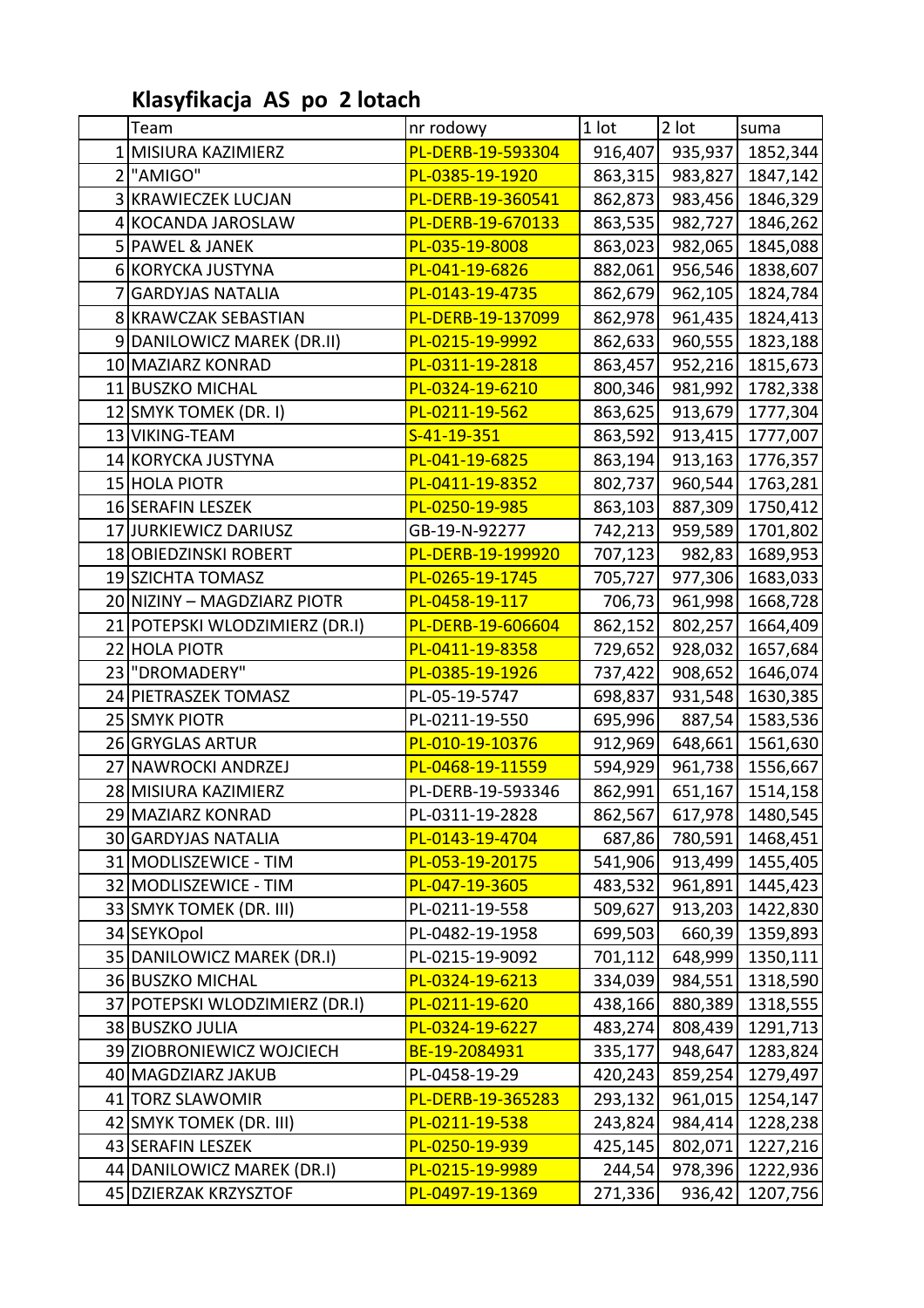| 47 KRAWCZAK SEBASTIAN<br>PL-DERB-19-137093<br>197,735<br>984,401<br>1182,136<br>935,637<br>1179,213<br>48 BUSZKO MICHAL<br>PL-DERB-19-274896<br>243,576<br>310,752<br>862,011<br>1172,763<br>49 POTEPSKI WLODZIMIERZ (DR.I)<br>PL-DERB-19-606663<br>50 WAJSZCZUK RYSZARD<br>PL-0215-19-9987<br>788,278<br>346,516<br>1134,794<br>1131,713<br>51 GORA MARCIN<br>PL-0311-19-2665<br>256,164<br>875,549<br>52 PAWEL & JANEK<br>PL-0321-19-5614<br>217,155<br>910,217<br>1127,372<br>PL-0458-19-98<br>705,992<br>415,125<br>53 MAGDZIARZ JAKUB<br>1121,117<br>PL-0248-19-2050<br>225,641<br>888,474<br>54 WEBER ADAM I HENRYK<br>1114,115<br>55 MAZIARZ KONRAD<br>PL-0311-19-2851<br>342,555<br>751,225<br>1093,780<br>56 VIKING-TEAM<br>103,116<br>$S-41-19-354$<br>983,443<br>1086,559<br>100,086<br>57 SMYK TOMEK (DR. III)<br>PL-0211-19-535<br>984,673<br>1084,759<br>58 FLOREK RYSZARD<br>1083,540<br>PL-DERB-19-592312<br>98,75<br>984,79<br>59 TORZ SLAWOMIR<br>PL-DERB-19-370414<br>85,27<br>982,101<br>1067,371<br>60 KWIETNIOWSKI RAFAL<br>PL-0215-19-11905<br>79,638<br>984,123<br>1063,761<br>61 DUBIEL ZBIGNIEW I MONIKA<br>PL-0311-19-6043<br>81,934<br>981,593<br>1063,527<br>962,407<br>1047,096<br>62 MALEC MAREK<br>PL-0215-19-10712<br>84,689<br>63 WAJSZCZUK RYSZARD<br>PL-0215-19-9829<br>576,926<br>1045,616<br>468,69<br>S24-19-542<br>952,73<br>64 SZTOBNICKI PAWEL<br>86,021<br>1038,751<br>953,816<br>1036,573<br>65 JURECZKA KRZYSZTOF<br>PL-DERB-19-296985<br>82,757<br>1020,956<br>66 MAZIARZ KONRAD<br>PL-0311-19-3440<br>914,807<br>106,149<br>912,586<br>999,501<br>67 ZIOBRONIEWICZ WOJCIECH<br>PL-DERB-19-124771<br>86,915<br>68 PIETRASZEK TOMASZ<br>PL-05-19-1107<br>913,648<br>988,601<br>74,953<br>984,661<br>984,661<br>69 WEBER ADAM I HENRYK<br>PL-DERB-19-722802<br>PL-0215-19-9980<br>984,246<br>984,246<br>70 WEDZINA JAROSLAW<br>71 VIKING-TEAM<br>S-41-19-346<br>984,232<br>72<br><b>OBIEDZINSKI ROBERT</b><br>PL-DERB-19-199915<br>983,925<br>983,925<br>73 HOLA PIOTR<br>PL-0411-19-8355<br>982,991<br>982,991<br>982,508<br>74 BUSZKO JULIA<br>PL-0324-19-6288<br>982,508<br>75 NAWROCKI ANDRZEJ<br>619,592<br>PL-DERB-19-107017<br>356,947<br>76 OBIEDZINSKI ROBERT<br>PL-DERB-19-199942<br>962,071<br>962,071<br>PL-DERB-19-606550<br>961,837<br>961,837<br>77 SMYK PIOTR<br>78 GIBA / STANI<br>PL-0231-19-1769<br>961,704<br>961,704<br>79 GORA MARCIN<br>PL-0311-19-2667<br>961,263<br>961,263<br>961,049<br>80 BLASZCZYK LEON<br>PL-DERB-19-297325<br>961,049<br>956,887<br>81 GARDYJAS NATALIA<br>PL-0143-19-4715<br>956,887<br>82 WEDZINA JAROSLAW<br>852,751<br>945,534<br>PL-0215-19-9853<br>92,783<br>83 CYFRA MATEUSZ I TOMEK<br>710,084<br>PL-0411-19-2402<br>232,626<br>942,710<br>567,598<br>84 SCHNAIDER KRZYSZTOF<br>PL-0232-19-376<br>941,058<br>373,46<br>PL-0458-19-126<br>85 NIZINY - MAGDZIARZ PIOTR<br>935,853<br>935,853<br>PL-033-19-254<br>78,094<br>853,018<br>931,112<br>86 LOBODA ADAM<br>BLR-19-027<br>912,901<br>87 KOMAROW WLODIMIR (DR.I)<br>912,901<br>88 BUSZKO MICHAL<br>PL-0324-19-6212<br>909,42<br>909,420<br>883,161<br>89 CZUPRYN BARTLOMIEJ<br>PL-0458-19-260<br>883,161<br>90 MASTER TIM<br>PL-047-19-3651<br>780,437<br>867,804<br>87,367<br>91 CZUPRYN WIESLAW<br>PL-0458-19-249<br>863,559<br>863,559<br>"DROMADERY"<br>862,84<br>862,840<br>92<br>PL-0414-19-2905<br>93 "AMIGO"<br>770,44<br>91,377<br>861,817<br>PL-DERB-19-103198 | 46 MODLISZEWICE - TIM | PL-047-19-3625 | 235,575 | 960,953 1196,528 |
|---------------------------------------------------------------------------------------------------------------------------------------------------------------------------------------------------------------------------------------------------------------------------------------------------------------------------------------------------------------------------------------------------------------------------------------------------------------------------------------------------------------------------------------------------------------------------------------------------------------------------------------------------------------------------------------------------------------------------------------------------------------------------------------------------------------------------------------------------------------------------------------------------------------------------------------------------------------------------------------------------------------------------------------------------------------------------------------------------------------------------------------------------------------------------------------------------------------------------------------------------------------------------------------------------------------------------------------------------------------------------------------------------------------------------------------------------------------------------------------------------------------------------------------------------------------------------------------------------------------------------------------------------------------------------------------------------------------------------------------------------------------------------------------------------------------------------------------------------------------------------------------------------------------------------------------------------------------------------------------------------------------------------------------------------------------------------------------------------------------------------------------------------------------------------------------------------------------------------------------------------------------------------------------------------------------------------------------------------------------------------------------------------------------------------------------------------------------------------------------------------------------------------------------------------------------------------------------------------------------------------------------------------------------------------------------------------------------------------------------------------------------------------------------------------------------------------------------------------------------------------------------------------------------------------------------------------------------------------------------------------------------------------------------------------------------------------------------------------------------------------------------------------------------------------------------------------------------------------------------------------------------------------------------------------------------------------------------------------------------------------------------------------------------------------------|-----------------------|----------------|---------|------------------|
|                                                                                                                                                                                                                                                                                                                                                                                                                                                                                                                                                                                                                                                                                                                                                                                                                                                                                                                                                                                                                                                                                                                                                                                                                                                                                                                                                                                                                                                                                                                                                                                                                                                                                                                                                                                                                                                                                                                                                                                                                                                                                                                                                                                                                                                                                                                                                                                                                                                                                                                                                                                                                                                                                                                                                                                                                                                                                                                                                                                                                                                                                                                                                                                                                                                                                                                                                                                                                                 |                       |                |         |                  |
| 984,232<br>976,539                                                                                                                                                                                                                                                                                                                                                                                                                                                                                                                                                                                                                                                                                                                                                                                                                                                                                                                                                                                                                                                                                                                                                                                                                                                                                                                                                                                                                                                                                                                                                                                                                                                                                                                                                                                                                                                                                                                                                                                                                                                                                                                                                                                                                                                                                                                                                                                                                                                                                                                                                                                                                                                                                                                                                                                                                                                                                                                                                                                                                                                                                                                                                                                                                                                                                                                                                                                                              |                       |                |         |                  |
|                                                                                                                                                                                                                                                                                                                                                                                                                                                                                                                                                                                                                                                                                                                                                                                                                                                                                                                                                                                                                                                                                                                                                                                                                                                                                                                                                                                                                                                                                                                                                                                                                                                                                                                                                                                                                                                                                                                                                                                                                                                                                                                                                                                                                                                                                                                                                                                                                                                                                                                                                                                                                                                                                                                                                                                                                                                                                                                                                                                                                                                                                                                                                                                                                                                                                                                                                                                                                                 |                       |                |         |                  |
|                                                                                                                                                                                                                                                                                                                                                                                                                                                                                                                                                                                                                                                                                                                                                                                                                                                                                                                                                                                                                                                                                                                                                                                                                                                                                                                                                                                                                                                                                                                                                                                                                                                                                                                                                                                                                                                                                                                                                                                                                                                                                                                                                                                                                                                                                                                                                                                                                                                                                                                                                                                                                                                                                                                                                                                                                                                                                                                                                                                                                                                                                                                                                                                                                                                                                                                                                                                                                                 |                       |                |         |                  |
|                                                                                                                                                                                                                                                                                                                                                                                                                                                                                                                                                                                                                                                                                                                                                                                                                                                                                                                                                                                                                                                                                                                                                                                                                                                                                                                                                                                                                                                                                                                                                                                                                                                                                                                                                                                                                                                                                                                                                                                                                                                                                                                                                                                                                                                                                                                                                                                                                                                                                                                                                                                                                                                                                                                                                                                                                                                                                                                                                                                                                                                                                                                                                                                                                                                                                                                                                                                                                                 |                       |                |         |                  |
|                                                                                                                                                                                                                                                                                                                                                                                                                                                                                                                                                                                                                                                                                                                                                                                                                                                                                                                                                                                                                                                                                                                                                                                                                                                                                                                                                                                                                                                                                                                                                                                                                                                                                                                                                                                                                                                                                                                                                                                                                                                                                                                                                                                                                                                                                                                                                                                                                                                                                                                                                                                                                                                                                                                                                                                                                                                                                                                                                                                                                                                                                                                                                                                                                                                                                                                                                                                                                                 |                       |                |         |                  |
|                                                                                                                                                                                                                                                                                                                                                                                                                                                                                                                                                                                                                                                                                                                                                                                                                                                                                                                                                                                                                                                                                                                                                                                                                                                                                                                                                                                                                                                                                                                                                                                                                                                                                                                                                                                                                                                                                                                                                                                                                                                                                                                                                                                                                                                                                                                                                                                                                                                                                                                                                                                                                                                                                                                                                                                                                                                                                                                                                                                                                                                                                                                                                                                                                                                                                                                                                                                                                                 |                       |                |         |                  |
|                                                                                                                                                                                                                                                                                                                                                                                                                                                                                                                                                                                                                                                                                                                                                                                                                                                                                                                                                                                                                                                                                                                                                                                                                                                                                                                                                                                                                                                                                                                                                                                                                                                                                                                                                                                                                                                                                                                                                                                                                                                                                                                                                                                                                                                                                                                                                                                                                                                                                                                                                                                                                                                                                                                                                                                                                                                                                                                                                                                                                                                                                                                                                                                                                                                                                                                                                                                                                                 |                       |                |         |                  |
|                                                                                                                                                                                                                                                                                                                                                                                                                                                                                                                                                                                                                                                                                                                                                                                                                                                                                                                                                                                                                                                                                                                                                                                                                                                                                                                                                                                                                                                                                                                                                                                                                                                                                                                                                                                                                                                                                                                                                                                                                                                                                                                                                                                                                                                                                                                                                                                                                                                                                                                                                                                                                                                                                                                                                                                                                                                                                                                                                                                                                                                                                                                                                                                                                                                                                                                                                                                                                                 |                       |                |         |                  |
|                                                                                                                                                                                                                                                                                                                                                                                                                                                                                                                                                                                                                                                                                                                                                                                                                                                                                                                                                                                                                                                                                                                                                                                                                                                                                                                                                                                                                                                                                                                                                                                                                                                                                                                                                                                                                                                                                                                                                                                                                                                                                                                                                                                                                                                                                                                                                                                                                                                                                                                                                                                                                                                                                                                                                                                                                                                                                                                                                                                                                                                                                                                                                                                                                                                                                                                                                                                                                                 |                       |                |         |                  |
|                                                                                                                                                                                                                                                                                                                                                                                                                                                                                                                                                                                                                                                                                                                                                                                                                                                                                                                                                                                                                                                                                                                                                                                                                                                                                                                                                                                                                                                                                                                                                                                                                                                                                                                                                                                                                                                                                                                                                                                                                                                                                                                                                                                                                                                                                                                                                                                                                                                                                                                                                                                                                                                                                                                                                                                                                                                                                                                                                                                                                                                                                                                                                                                                                                                                                                                                                                                                                                 |                       |                |         |                  |
|                                                                                                                                                                                                                                                                                                                                                                                                                                                                                                                                                                                                                                                                                                                                                                                                                                                                                                                                                                                                                                                                                                                                                                                                                                                                                                                                                                                                                                                                                                                                                                                                                                                                                                                                                                                                                                                                                                                                                                                                                                                                                                                                                                                                                                                                                                                                                                                                                                                                                                                                                                                                                                                                                                                                                                                                                                                                                                                                                                                                                                                                                                                                                                                                                                                                                                                                                                                                                                 |                       |                |         |                  |
|                                                                                                                                                                                                                                                                                                                                                                                                                                                                                                                                                                                                                                                                                                                                                                                                                                                                                                                                                                                                                                                                                                                                                                                                                                                                                                                                                                                                                                                                                                                                                                                                                                                                                                                                                                                                                                                                                                                                                                                                                                                                                                                                                                                                                                                                                                                                                                                                                                                                                                                                                                                                                                                                                                                                                                                                                                                                                                                                                                                                                                                                                                                                                                                                                                                                                                                                                                                                                                 |                       |                |         |                  |
|                                                                                                                                                                                                                                                                                                                                                                                                                                                                                                                                                                                                                                                                                                                                                                                                                                                                                                                                                                                                                                                                                                                                                                                                                                                                                                                                                                                                                                                                                                                                                                                                                                                                                                                                                                                                                                                                                                                                                                                                                                                                                                                                                                                                                                                                                                                                                                                                                                                                                                                                                                                                                                                                                                                                                                                                                                                                                                                                                                                                                                                                                                                                                                                                                                                                                                                                                                                                                                 |                       |                |         |                  |
|                                                                                                                                                                                                                                                                                                                                                                                                                                                                                                                                                                                                                                                                                                                                                                                                                                                                                                                                                                                                                                                                                                                                                                                                                                                                                                                                                                                                                                                                                                                                                                                                                                                                                                                                                                                                                                                                                                                                                                                                                                                                                                                                                                                                                                                                                                                                                                                                                                                                                                                                                                                                                                                                                                                                                                                                                                                                                                                                                                                                                                                                                                                                                                                                                                                                                                                                                                                                                                 |                       |                |         |                  |
|                                                                                                                                                                                                                                                                                                                                                                                                                                                                                                                                                                                                                                                                                                                                                                                                                                                                                                                                                                                                                                                                                                                                                                                                                                                                                                                                                                                                                                                                                                                                                                                                                                                                                                                                                                                                                                                                                                                                                                                                                                                                                                                                                                                                                                                                                                                                                                                                                                                                                                                                                                                                                                                                                                                                                                                                                                                                                                                                                                                                                                                                                                                                                                                                                                                                                                                                                                                                                                 |                       |                |         |                  |
|                                                                                                                                                                                                                                                                                                                                                                                                                                                                                                                                                                                                                                                                                                                                                                                                                                                                                                                                                                                                                                                                                                                                                                                                                                                                                                                                                                                                                                                                                                                                                                                                                                                                                                                                                                                                                                                                                                                                                                                                                                                                                                                                                                                                                                                                                                                                                                                                                                                                                                                                                                                                                                                                                                                                                                                                                                                                                                                                                                                                                                                                                                                                                                                                                                                                                                                                                                                                                                 |                       |                |         |                  |
|                                                                                                                                                                                                                                                                                                                                                                                                                                                                                                                                                                                                                                                                                                                                                                                                                                                                                                                                                                                                                                                                                                                                                                                                                                                                                                                                                                                                                                                                                                                                                                                                                                                                                                                                                                                                                                                                                                                                                                                                                                                                                                                                                                                                                                                                                                                                                                                                                                                                                                                                                                                                                                                                                                                                                                                                                                                                                                                                                                                                                                                                                                                                                                                                                                                                                                                                                                                                                                 |                       |                |         |                  |
|                                                                                                                                                                                                                                                                                                                                                                                                                                                                                                                                                                                                                                                                                                                                                                                                                                                                                                                                                                                                                                                                                                                                                                                                                                                                                                                                                                                                                                                                                                                                                                                                                                                                                                                                                                                                                                                                                                                                                                                                                                                                                                                                                                                                                                                                                                                                                                                                                                                                                                                                                                                                                                                                                                                                                                                                                                                                                                                                                                                                                                                                                                                                                                                                                                                                                                                                                                                                                                 |                       |                |         |                  |
|                                                                                                                                                                                                                                                                                                                                                                                                                                                                                                                                                                                                                                                                                                                                                                                                                                                                                                                                                                                                                                                                                                                                                                                                                                                                                                                                                                                                                                                                                                                                                                                                                                                                                                                                                                                                                                                                                                                                                                                                                                                                                                                                                                                                                                                                                                                                                                                                                                                                                                                                                                                                                                                                                                                                                                                                                                                                                                                                                                                                                                                                                                                                                                                                                                                                                                                                                                                                                                 |                       |                |         |                  |
|                                                                                                                                                                                                                                                                                                                                                                                                                                                                                                                                                                                                                                                                                                                                                                                                                                                                                                                                                                                                                                                                                                                                                                                                                                                                                                                                                                                                                                                                                                                                                                                                                                                                                                                                                                                                                                                                                                                                                                                                                                                                                                                                                                                                                                                                                                                                                                                                                                                                                                                                                                                                                                                                                                                                                                                                                                                                                                                                                                                                                                                                                                                                                                                                                                                                                                                                                                                                                                 |                       |                |         |                  |
|                                                                                                                                                                                                                                                                                                                                                                                                                                                                                                                                                                                                                                                                                                                                                                                                                                                                                                                                                                                                                                                                                                                                                                                                                                                                                                                                                                                                                                                                                                                                                                                                                                                                                                                                                                                                                                                                                                                                                                                                                                                                                                                                                                                                                                                                                                                                                                                                                                                                                                                                                                                                                                                                                                                                                                                                                                                                                                                                                                                                                                                                                                                                                                                                                                                                                                                                                                                                                                 |                       |                |         |                  |
|                                                                                                                                                                                                                                                                                                                                                                                                                                                                                                                                                                                                                                                                                                                                                                                                                                                                                                                                                                                                                                                                                                                                                                                                                                                                                                                                                                                                                                                                                                                                                                                                                                                                                                                                                                                                                                                                                                                                                                                                                                                                                                                                                                                                                                                                                                                                                                                                                                                                                                                                                                                                                                                                                                                                                                                                                                                                                                                                                                                                                                                                                                                                                                                                                                                                                                                                                                                                                                 |                       |                |         |                  |
|                                                                                                                                                                                                                                                                                                                                                                                                                                                                                                                                                                                                                                                                                                                                                                                                                                                                                                                                                                                                                                                                                                                                                                                                                                                                                                                                                                                                                                                                                                                                                                                                                                                                                                                                                                                                                                                                                                                                                                                                                                                                                                                                                                                                                                                                                                                                                                                                                                                                                                                                                                                                                                                                                                                                                                                                                                                                                                                                                                                                                                                                                                                                                                                                                                                                                                                                                                                                                                 |                       |                |         |                  |
|                                                                                                                                                                                                                                                                                                                                                                                                                                                                                                                                                                                                                                                                                                                                                                                                                                                                                                                                                                                                                                                                                                                                                                                                                                                                                                                                                                                                                                                                                                                                                                                                                                                                                                                                                                                                                                                                                                                                                                                                                                                                                                                                                                                                                                                                                                                                                                                                                                                                                                                                                                                                                                                                                                                                                                                                                                                                                                                                                                                                                                                                                                                                                                                                                                                                                                                                                                                                                                 |                       |                |         |                  |
|                                                                                                                                                                                                                                                                                                                                                                                                                                                                                                                                                                                                                                                                                                                                                                                                                                                                                                                                                                                                                                                                                                                                                                                                                                                                                                                                                                                                                                                                                                                                                                                                                                                                                                                                                                                                                                                                                                                                                                                                                                                                                                                                                                                                                                                                                                                                                                                                                                                                                                                                                                                                                                                                                                                                                                                                                                                                                                                                                                                                                                                                                                                                                                                                                                                                                                                                                                                                                                 |                       |                |         |                  |
|                                                                                                                                                                                                                                                                                                                                                                                                                                                                                                                                                                                                                                                                                                                                                                                                                                                                                                                                                                                                                                                                                                                                                                                                                                                                                                                                                                                                                                                                                                                                                                                                                                                                                                                                                                                                                                                                                                                                                                                                                                                                                                                                                                                                                                                                                                                                                                                                                                                                                                                                                                                                                                                                                                                                                                                                                                                                                                                                                                                                                                                                                                                                                                                                                                                                                                                                                                                                                                 |                       |                |         |                  |
|                                                                                                                                                                                                                                                                                                                                                                                                                                                                                                                                                                                                                                                                                                                                                                                                                                                                                                                                                                                                                                                                                                                                                                                                                                                                                                                                                                                                                                                                                                                                                                                                                                                                                                                                                                                                                                                                                                                                                                                                                                                                                                                                                                                                                                                                                                                                                                                                                                                                                                                                                                                                                                                                                                                                                                                                                                                                                                                                                                                                                                                                                                                                                                                                                                                                                                                                                                                                                                 |                       |                |         |                  |
|                                                                                                                                                                                                                                                                                                                                                                                                                                                                                                                                                                                                                                                                                                                                                                                                                                                                                                                                                                                                                                                                                                                                                                                                                                                                                                                                                                                                                                                                                                                                                                                                                                                                                                                                                                                                                                                                                                                                                                                                                                                                                                                                                                                                                                                                                                                                                                                                                                                                                                                                                                                                                                                                                                                                                                                                                                                                                                                                                                                                                                                                                                                                                                                                                                                                                                                                                                                                                                 |                       |                |         |                  |
|                                                                                                                                                                                                                                                                                                                                                                                                                                                                                                                                                                                                                                                                                                                                                                                                                                                                                                                                                                                                                                                                                                                                                                                                                                                                                                                                                                                                                                                                                                                                                                                                                                                                                                                                                                                                                                                                                                                                                                                                                                                                                                                                                                                                                                                                                                                                                                                                                                                                                                                                                                                                                                                                                                                                                                                                                                                                                                                                                                                                                                                                                                                                                                                                                                                                                                                                                                                                                                 |                       |                |         |                  |
|                                                                                                                                                                                                                                                                                                                                                                                                                                                                                                                                                                                                                                                                                                                                                                                                                                                                                                                                                                                                                                                                                                                                                                                                                                                                                                                                                                                                                                                                                                                                                                                                                                                                                                                                                                                                                                                                                                                                                                                                                                                                                                                                                                                                                                                                                                                                                                                                                                                                                                                                                                                                                                                                                                                                                                                                                                                                                                                                                                                                                                                                                                                                                                                                                                                                                                                                                                                                                                 |                       |                |         |                  |
|                                                                                                                                                                                                                                                                                                                                                                                                                                                                                                                                                                                                                                                                                                                                                                                                                                                                                                                                                                                                                                                                                                                                                                                                                                                                                                                                                                                                                                                                                                                                                                                                                                                                                                                                                                                                                                                                                                                                                                                                                                                                                                                                                                                                                                                                                                                                                                                                                                                                                                                                                                                                                                                                                                                                                                                                                                                                                                                                                                                                                                                                                                                                                                                                                                                                                                                                                                                                                                 |                       |                |         |                  |
|                                                                                                                                                                                                                                                                                                                                                                                                                                                                                                                                                                                                                                                                                                                                                                                                                                                                                                                                                                                                                                                                                                                                                                                                                                                                                                                                                                                                                                                                                                                                                                                                                                                                                                                                                                                                                                                                                                                                                                                                                                                                                                                                                                                                                                                                                                                                                                                                                                                                                                                                                                                                                                                                                                                                                                                                                                                                                                                                                                                                                                                                                                                                                                                                                                                                                                                                                                                                                                 |                       |                |         |                  |
|                                                                                                                                                                                                                                                                                                                                                                                                                                                                                                                                                                                                                                                                                                                                                                                                                                                                                                                                                                                                                                                                                                                                                                                                                                                                                                                                                                                                                                                                                                                                                                                                                                                                                                                                                                                                                                                                                                                                                                                                                                                                                                                                                                                                                                                                                                                                                                                                                                                                                                                                                                                                                                                                                                                                                                                                                                                                                                                                                                                                                                                                                                                                                                                                                                                                                                                                                                                                                                 |                       |                |         |                  |
|                                                                                                                                                                                                                                                                                                                                                                                                                                                                                                                                                                                                                                                                                                                                                                                                                                                                                                                                                                                                                                                                                                                                                                                                                                                                                                                                                                                                                                                                                                                                                                                                                                                                                                                                                                                                                                                                                                                                                                                                                                                                                                                                                                                                                                                                                                                                                                                                                                                                                                                                                                                                                                                                                                                                                                                                                                                                                                                                                                                                                                                                                                                                                                                                                                                                                                                                                                                                                                 |                       |                |         |                  |
|                                                                                                                                                                                                                                                                                                                                                                                                                                                                                                                                                                                                                                                                                                                                                                                                                                                                                                                                                                                                                                                                                                                                                                                                                                                                                                                                                                                                                                                                                                                                                                                                                                                                                                                                                                                                                                                                                                                                                                                                                                                                                                                                                                                                                                                                                                                                                                                                                                                                                                                                                                                                                                                                                                                                                                                                                                                                                                                                                                                                                                                                                                                                                                                                                                                                                                                                                                                                                                 |                       |                |         |                  |
|                                                                                                                                                                                                                                                                                                                                                                                                                                                                                                                                                                                                                                                                                                                                                                                                                                                                                                                                                                                                                                                                                                                                                                                                                                                                                                                                                                                                                                                                                                                                                                                                                                                                                                                                                                                                                                                                                                                                                                                                                                                                                                                                                                                                                                                                                                                                                                                                                                                                                                                                                                                                                                                                                                                                                                                                                                                                                                                                                                                                                                                                                                                                                                                                                                                                                                                                                                                                                                 |                       |                |         |                  |
|                                                                                                                                                                                                                                                                                                                                                                                                                                                                                                                                                                                                                                                                                                                                                                                                                                                                                                                                                                                                                                                                                                                                                                                                                                                                                                                                                                                                                                                                                                                                                                                                                                                                                                                                                                                                                                                                                                                                                                                                                                                                                                                                                                                                                                                                                                                                                                                                                                                                                                                                                                                                                                                                                                                                                                                                                                                                                                                                                                                                                                                                                                                                                                                                                                                                                                                                                                                                                                 |                       |                |         |                  |
|                                                                                                                                                                                                                                                                                                                                                                                                                                                                                                                                                                                                                                                                                                                                                                                                                                                                                                                                                                                                                                                                                                                                                                                                                                                                                                                                                                                                                                                                                                                                                                                                                                                                                                                                                                                                                                                                                                                                                                                                                                                                                                                                                                                                                                                                                                                                                                                                                                                                                                                                                                                                                                                                                                                                                                                                                                                                                                                                                                                                                                                                                                                                                                                                                                                                                                                                                                                                                                 |                       |                |         |                  |
|                                                                                                                                                                                                                                                                                                                                                                                                                                                                                                                                                                                                                                                                                                                                                                                                                                                                                                                                                                                                                                                                                                                                                                                                                                                                                                                                                                                                                                                                                                                                                                                                                                                                                                                                                                                                                                                                                                                                                                                                                                                                                                                                                                                                                                                                                                                                                                                                                                                                                                                                                                                                                                                                                                                                                                                                                                                                                                                                                                                                                                                                                                                                                                                                                                                                                                                                                                                                                                 |                       |                |         |                  |
|                                                                                                                                                                                                                                                                                                                                                                                                                                                                                                                                                                                                                                                                                                                                                                                                                                                                                                                                                                                                                                                                                                                                                                                                                                                                                                                                                                                                                                                                                                                                                                                                                                                                                                                                                                                                                                                                                                                                                                                                                                                                                                                                                                                                                                                                                                                                                                                                                                                                                                                                                                                                                                                                                                                                                                                                                                                                                                                                                                                                                                                                                                                                                                                                                                                                                                                                                                                                                                 |                       |                |         |                  |
|                                                                                                                                                                                                                                                                                                                                                                                                                                                                                                                                                                                                                                                                                                                                                                                                                                                                                                                                                                                                                                                                                                                                                                                                                                                                                                                                                                                                                                                                                                                                                                                                                                                                                                                                                                                                                                                                                                                                                                                                                                                                                                                                                                                                                                                                                                                                                                                                                                                                                                                                                                                                                                                                                                                                                                                                                                                                                                                                                                                                                                                                                                                                                                                                                                                                                                                                                                                                                                 |                       |                |         |                  |
|                                                                                                                                                                                                                                                                                                                                                                                                                                                                                                                                                                                                                                                                                                                                                                                                                                                                                                                                                                                                                                                                                                                                                                                                                                                                                                                                                                                                                                                                                                                                                                                                                                                                                                                                                                                                                                                                                                                                                                                                                                                                                                                                                                                                                                                                                                                                                                                                                                                                                                                                                                                                                                                                                                                                                                                                                                                                                                                                                                                                                                                                                                                                                                                                                                                                                                                                                                                                                                 |                       |                |         |                  |
|                                                                                                                                                                                                                                                                                                                                                                                                                                                                                                                                                                                                                                                                                                                                                                                                                                                                                                                                                                                                                                                                                                                                                                                                                                                                                                                                                                                                                                                                                                                                                                                                                                                                                                                                                                                                                                                                                                                                                                                                                                                                                                                                                                                                                                                                                                                                                                                                                                                                                                                                                                                                                                                                                                                                                                                                                                                                                                                                                                                                                                                                                                                                                                                                                                                                                                                                                                                                                                 |                       |                |         |                  |
|                                                                                                                                                                                                                                                                                                                                                                                                                                                                                                                                                                                                                                                                                                                                                                                                                                                                                                                                                                                                                                                                                                                                                                                                                                                                                                                                                                                                                                                                                                                                                                                                                                                                                                                                                                                                                                                                                                                                                                                                                                                                                                                                                                                                                                                                                                                                                                                                                                                                                                                                                                                                                                                                                                                                                                                                                                                                                                                                                                                                                                                                                                                                                                                                                                                                                                                                                                                                                                 |                       |                |         |                  |
|                                                                                                                                                                                                                                                                                                                                                                                                                                                                                                                                                                                                                                                                                                                                                                                                                                                                                                                                                                                                                                                                                                                                                                                                                                                                                                                                                                                                                                                                                                                                                                                                                                                                                                                                                                                                                                                                                                                                                                                                                                                                                                                                                                                                                                                                                                                                                                                                                                                                                                                                                                                                                                                                                                                                                                                                                                                                                                                                                                                                                                                                                                                                                                                                                                                                                                                                                                                                                                 |                       |                |         |                  |
|                                                                                                                                                                                                                                                                                                                                                                                                                                                                                                                                                                                                                                                                                                                                                                                                                                                                                                                                                                                                                                                                                                                                                                                                                                                                                                                                                                                                                                                                                                                                                                                                                                                                                                                                                                                                                                                                                                                                                                                                                                                                                                                                                                                                                                                                                                                                                                                                                                                                                                                                                                                                                                                                                                                                                                                                                                                                                                                                                                                                                                                                                                                                                                                                                                                                                                                                                                                                                                 |                       |                |         |                  |